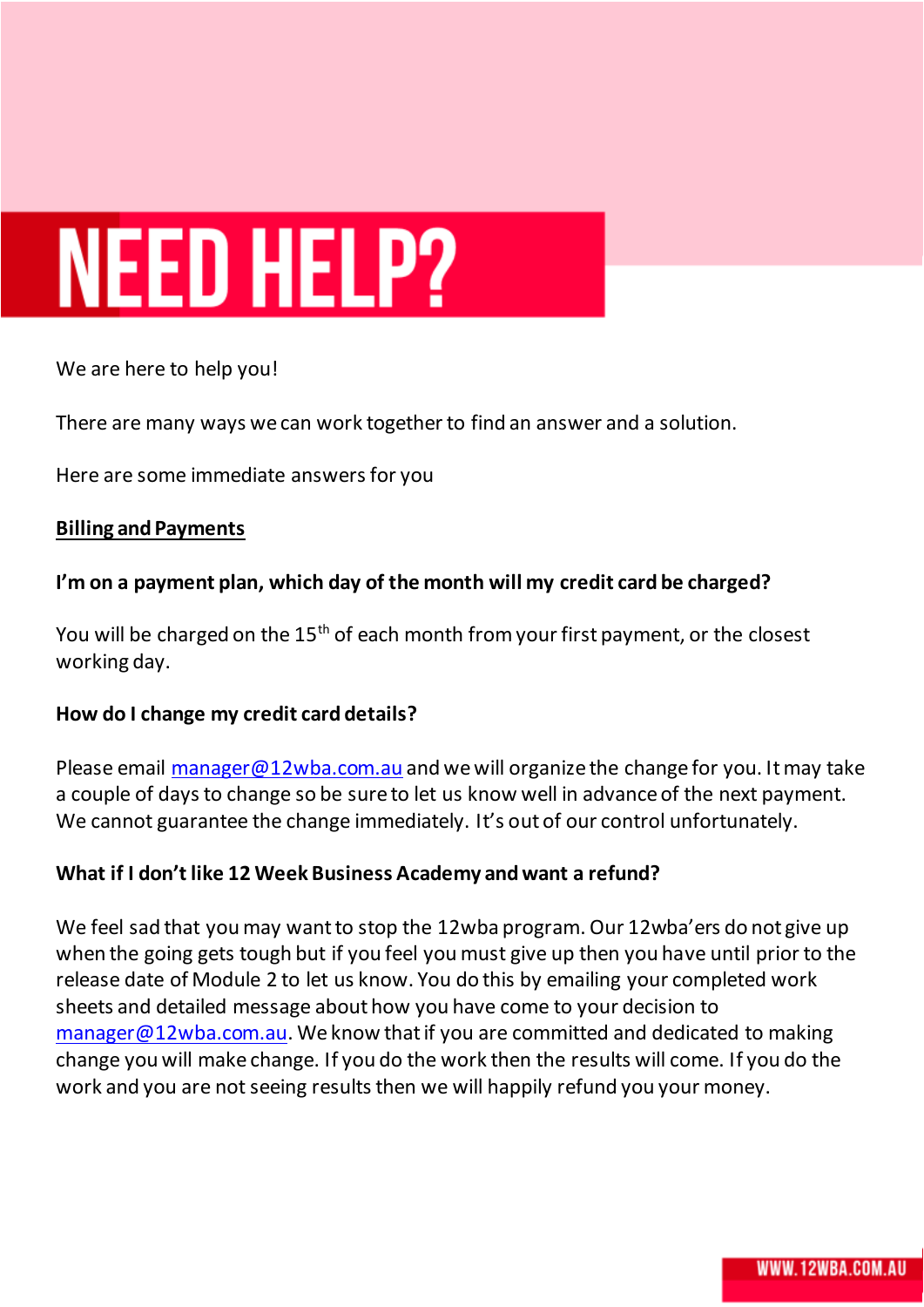### **Technical Support**

### **I'm having trouble seeing the videos?**

Try logging out and logging back in again to refresh your screen. This usually fixes this. Try clearing your cache. Then log back in again.

We recommend using Chrome or Firefox as your browser

If these steps don't work please email [manager@12wba.com.au](mailto:manager@12wba.com.au) and we will help you as soon as we can.

If you're using an iPad we recommend you download the [Chrome App](https://itunes.apple.com/ph/app/chrome-web-browser-by-google/id535886823?mt=8) and access the videos that way.

### **I'm having issues viewing and downloading the PDF transcripts?**

It is best to view and download the PDF transcripts using Google Chrome, Safari, or Internet Explorer.

### **Why can't I download the PDF sheets?**

Make sure you have a PDF reader, we recommend Adobe Reader – it's FREE!

Windows – [Click Here to Download for Windows](https://helpx.adobe.com/acrobat/kb/install-reader-dc-windows.html) Mac – [Click Here to Download for MAC](https://helpx.adobe.com/acrobat/kb/install-reader-dc-mac-os.html)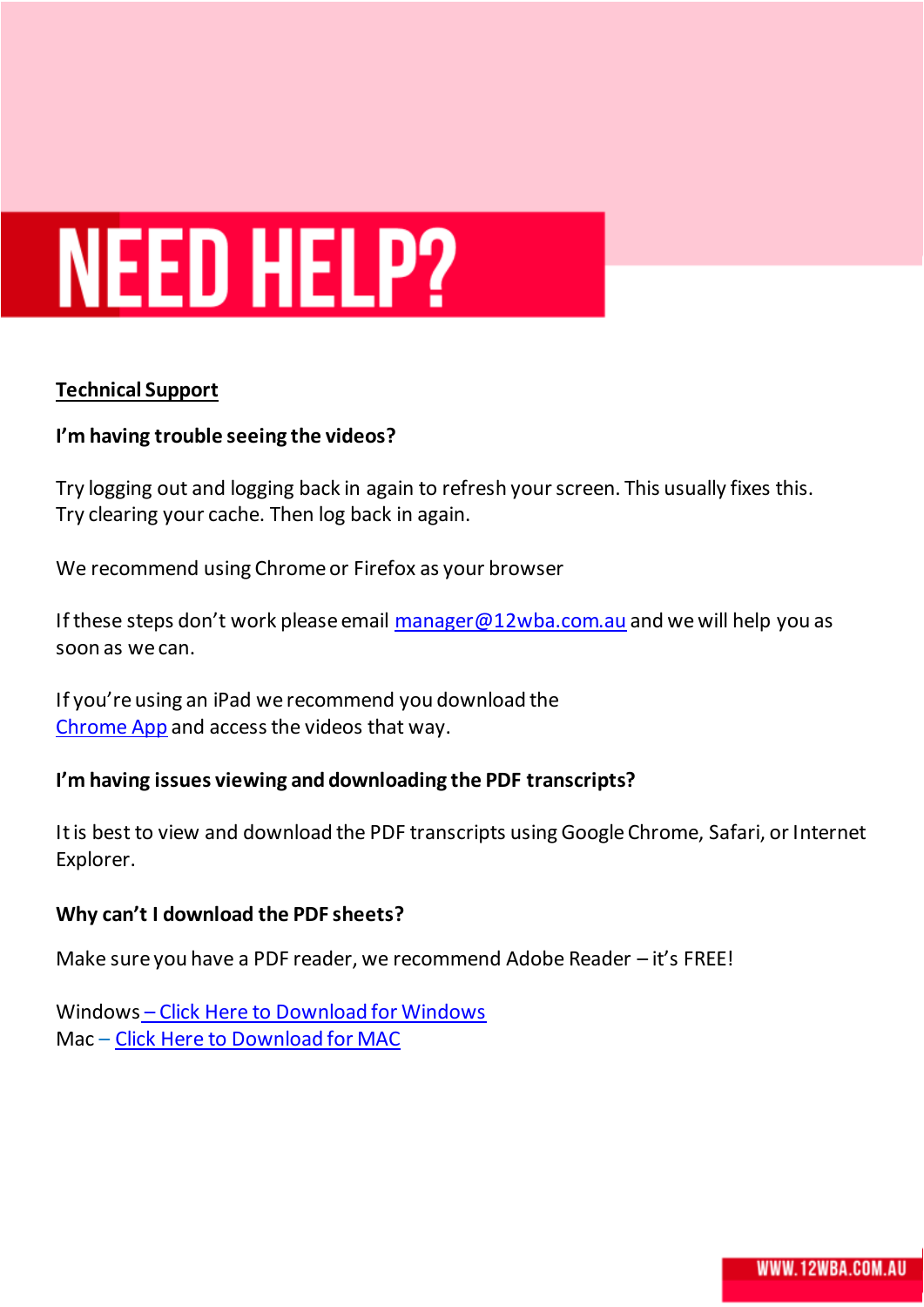### **How do I download the videos, audios and PDF's?**

Simply click on the icon under each modules video and you will have options as to how you can download the PDF's.

### **How can I edit my profile?**

Creating a personalized profile is very easy. Here are the steps to follow:

1.) Click on the **"Howdy"** button on the upper right corner of your home page.

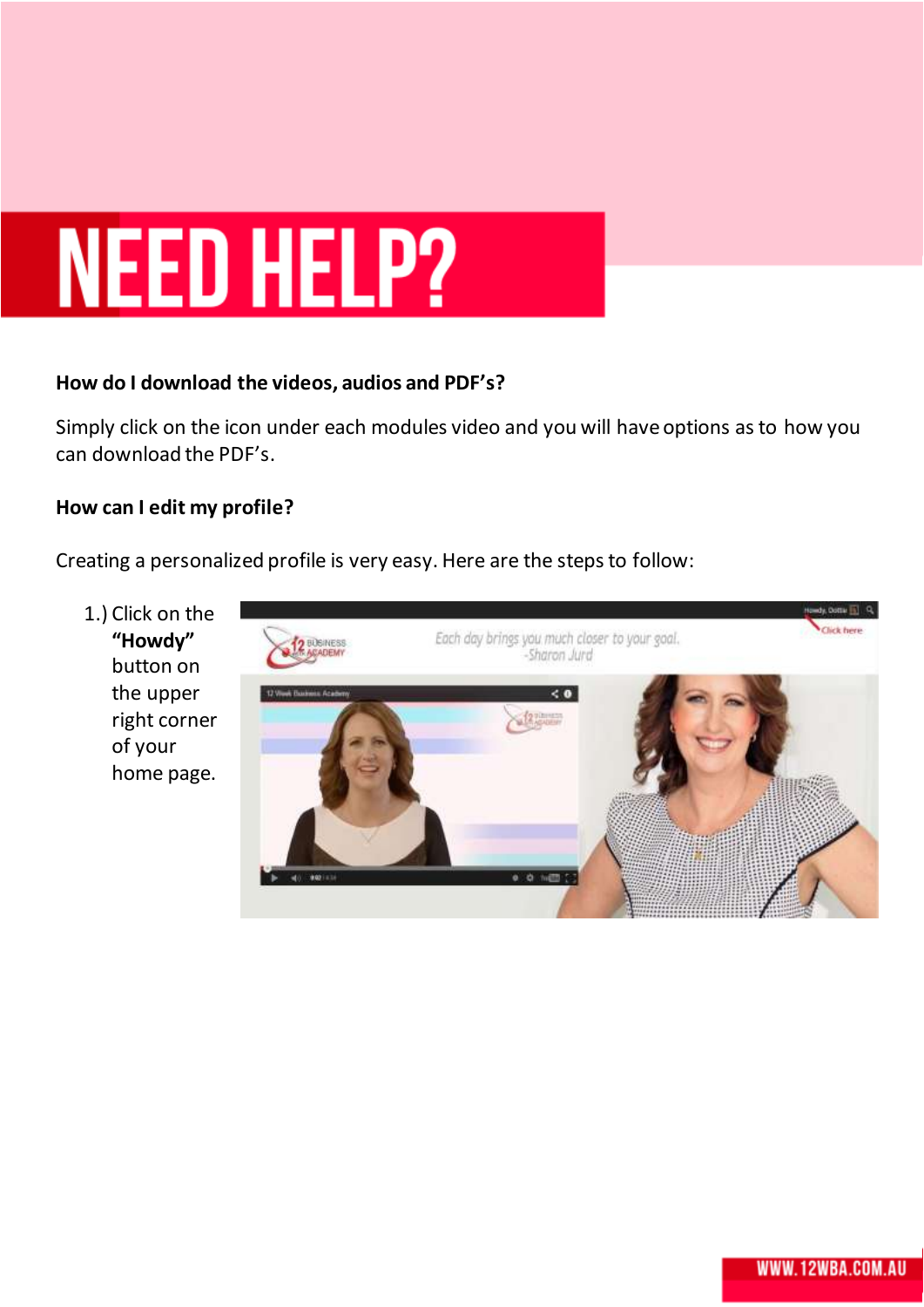2.) Click on **"Edit My Profile"** and it will lead you to a **Profile** menu page. From there you can choose your display name, change password, and upload an image.

|                                 | ( G .- Links and an increase also bedis partners)                  |                                                                                                                                                        |                              | 2.4 Bl Ave.                             | 产业商<br>- 表                         |   |
|---------------------------------|--------------------------------------------------------------------|--------------------------------------------------------------------------------------------------------------------------------------------------------|------------------------------|-----------------------------------------|------------------------------------|---|
| W. Il must four est number<br>യ |                                                                    |                                                                                                                                                        |                              |                                         |                                    | m |
| <b>B</b> Continued              | <b>Profite randalesi</b>                                           |                                                                                                                                                        |                              |                                         | share knows:                       |   |
|                                 | Personal Ciptions                                                  |                                                                                                                                                        |                              |                                         | Life Also Promise                  |   |
| <b>O</b> Tallace Heles          | Visual Editor<br>[1] Email for the should adduct selves arriving   |                                                                                                                                                        |                              |                                         | <b>Lot Det</b>                     |   |
|                                 | <b>Material Control and Control Control</b><br>Admin Collar Scheme | スストロウストラ<br>(1) Include                                                                                                                                | <b>COLLAGE</b><br>127 August | and Completed PT-3 since<br>U. Bangrami | <b>TAXES</b><br><b>Ell. Advise</b> |   |
|                                 |                                                                    | $= 0.44$                                                                                                                                               | ID Exting                    | 11 Economist                            | <b>A Hidright</b>                  |   |
|                                 |                                                                    | 22.500446                                                                                                                                              | 17. Suicker                  |                                         |                                    |   |
|                                 | consumer representatives<br>Hinghoverti Shortcuts                  | THE FILM PART OF PARTICULAR PARTICULAR CONTINUES TO THE RELEASE OF THE R<br>ET: Altable keybaard playtople for contenent moderation, keys later entroy |                              |                                         |                                    |   |
|                                 | <b>TOOTOE</b><br>naan sii                                          | ITT. Show Toutbec'when yeremp like.<br><b>CONTRACTOR</b> CONTRACTO                                                                                     |                              |                                         |                                    |   |
|                                 | <b>NUMBER</b><br>,,,,,,,                                           |                                                                                                                                                        |                              |                                         |                                    |   |
|                                 | <b>Ungernanne</b>                                                  | Johan S.I Harnah con-                                                                                                                                  |                              | Departure of feetness temperature       |                                    |   |

3.) Once you're done, you can click on "*Update Profile*" and all changes will be saved.

### **Feedback**

Follow Sharon on her page [www.facebook.com.au/SharonMJurd](http://www.facebook.com.au/SharonMJurd). You can private message her there or message her through 12wba program.

**I've sent an email and I have not received a response what do I do?**

Our 12 Week Business Academy work between *8am – 4pm Australian Eastern Standard Time (Brisbane Queensland time) Monday through to Friday*. If you are outside these times we will receive your email upon our return on the next business day.

Our focus is to provide you with an exceptional customer experience; we pride ourselves that our standard is very high.